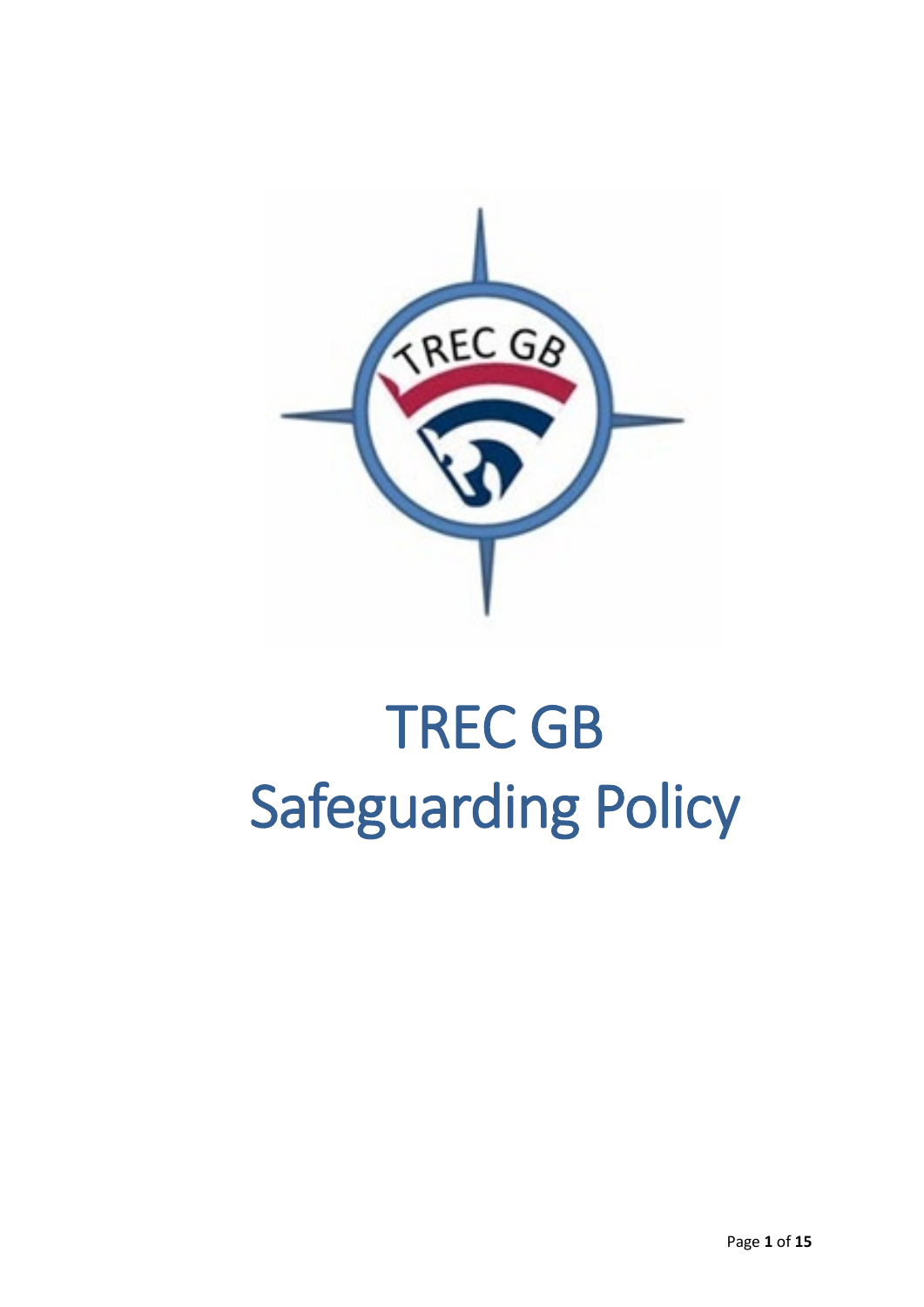

## TREC GB - Safeguarding Policy



### Contents

| 1.  |  |  |  |  |  |
|-----|--|--|--|--|--|
| 2.  |  |  |  |  |  |
| 3.  |  |  |  |  |  |
| 4.  |  |  |  |  |  |
| 5.  |  |  |  |  |  |
| 6.  |  |  |  |  |  |
| 7.  |  |  |  |  |  |
| 8.  |  |  |  |  |  |
| 9.  |  |  |  |  |  |
| 10. |  |  |  |  |  |
|     |  |  |  |  |  |
|     |  |  |  |  |  |
| 1.  |  |  |  |  |  |
| 2.  |  |  |  |  |  |
|     |  |  |  |  |  |
|     |  |  |  |  |  |
|     |  |  |  |  |  |
|     |  |  |  |  |  |
|     |  |  |  |  |  |
|     |  |  |  |  |  |
|     |  |  |  |  |  |
|     |  |  |  |  |  |
|     |  |  |  |  |  |
|     |  |  |  |  |  |
|     |  |  |  |  |  |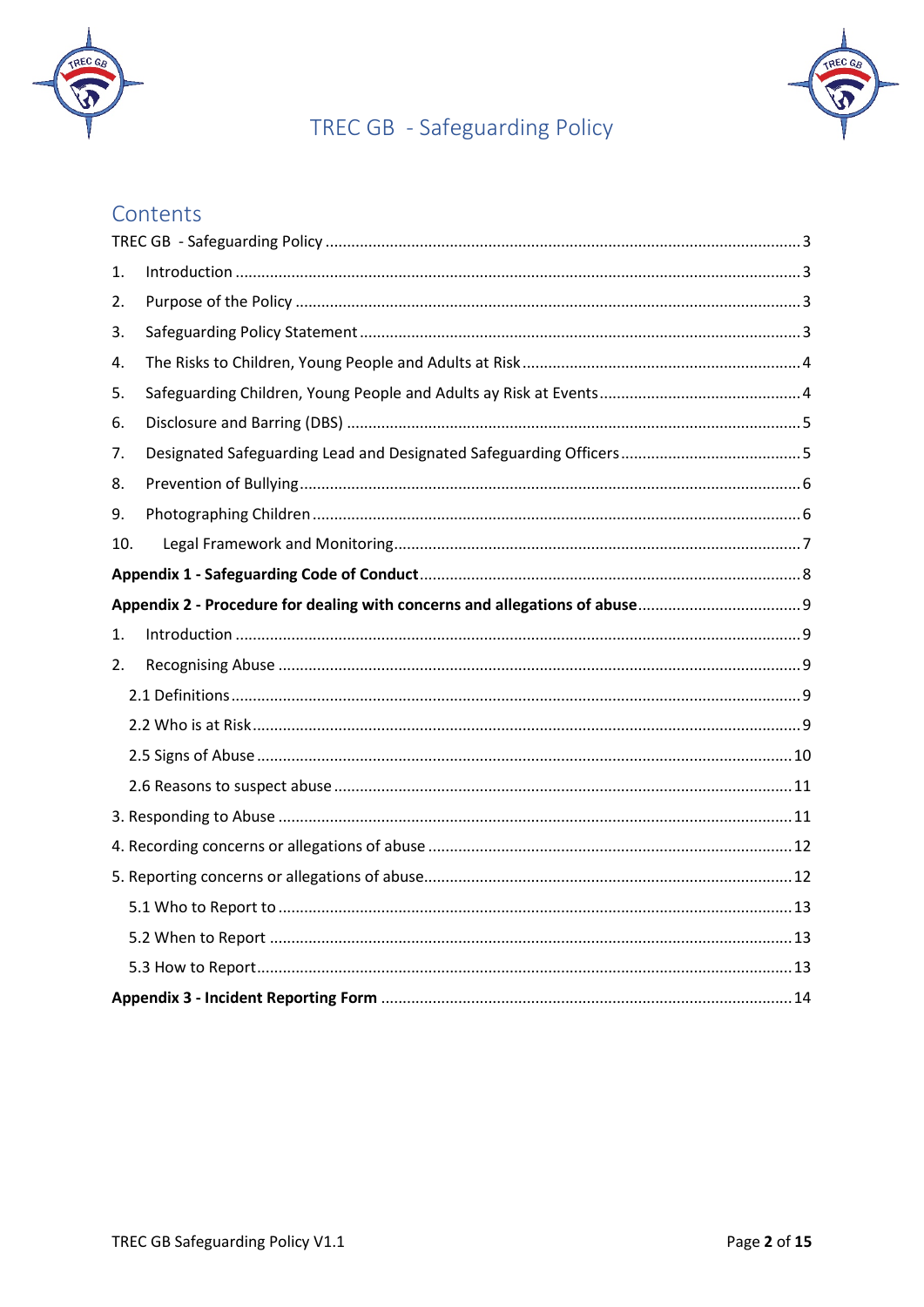



### TREC GB - Safeguarding Policy

### <span id="page-2-1"></span><span id="page-2-0"></span>1. Introduction

1.1 TREC GB (the Charity) is a registered charity run for the following purpose: The promotion of the sport of British TREC of community participation in healthy recreation in horse riding. TREC is a sport intended to test the skills of horse and rider in planning and executing a long-distance ride in unfamiliar country.

#### 1.2 The Charity is based at:

Address: Rose Cottage, Aley, Over Stowey, Bridgewater, TA5 1HB Charity Number: **1161328**. Scottish Charity Number **SC046352**

1.3 The Charity has adopted this Safeguarding Policy and expects every adult working or helping at, or taking part in, TREC GB events to support it and comply with it. Consequently, this policy applies to all trustees, members, volunteers, and anyone acting on behalf of the Charity.

### <span id="page-2-2"></span>2. Purpose of the Policy

- 2.1 This policy is intended to protect children, young people and adults at risk taking part in any TREC GB event including those who are children of adults who may be involved in any TREC GB events.
- 2.2 The Charity recognises that:
	- The welfare of the child, young person and adult at risk is paramount;
	- All children, young people, and adults at risk regardless of race, gender, religious belief, age, sexual orientation, or identity have a right to equal protection from harm;
	- Some children, young people or adults at risk are more vulnerable to harm because of their circumstances, prior experiences, communication needs or level of dependency; and
	- Working with children, young people, their parents and/or guardians, adults at risk, carers or other agencies is essential to protecting their wellbeing.
- 2.3 The Charity believes that no child, young person, or adult at risk should experience abuse or harm and is committed to the protection of children, young people, and adults at risk. This policy is intended to;
	- highlight how TREC GB undertakes its legal commitments in the field of safeguarding children, young people, and adults at risk;
	- give assurance to trustees and members that there are clear arrangements in place to safeguard and protect children, young people, and adults at risk; and
	- ensure there are clear guidelines for when a child, young person or adult at risk may be at risk of harm.

### <span id="page-2-3"></span>3. Safeguarding Policy Statement

3.1 The Charity accepts its legal and moral obligation and recognises that it has a duty of care to protect all children, young people and adults at risk and safeguard their welfare. Everyone who participates in TREC GB activities is entitled to do so in a safe and enjoyable environment.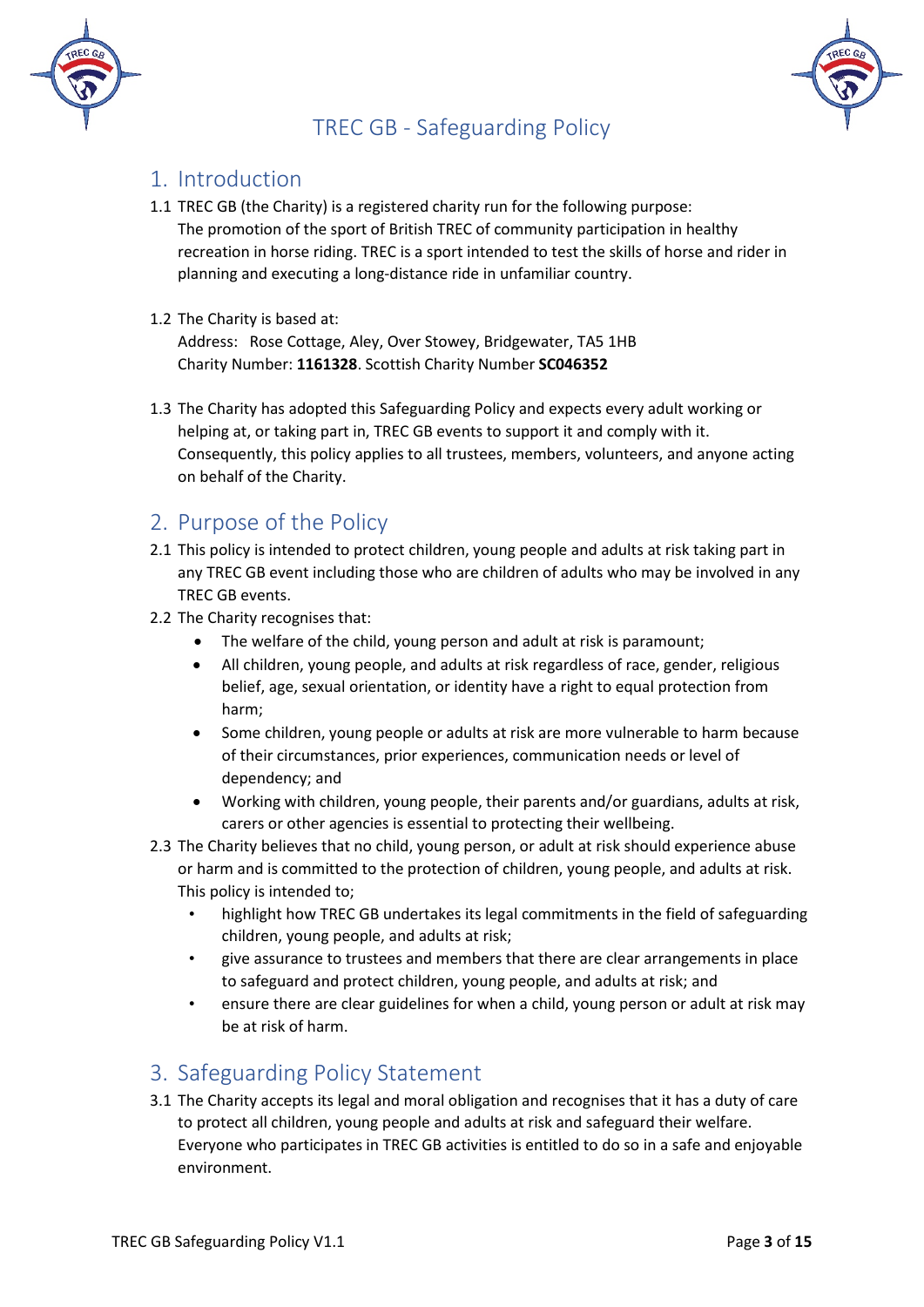- 3.2 In pursuit of this, the Charity is committed to ensuring that:
	- All reasonable and practical steps are taken to protect children, young people, and adults at risk from harm, discrimination, or degrading treatment, and respect their rights, wishes and feelings.
	- High standards of behaviour and practice are maintained through compliance with TREC GB's Safeguarding Code of Conduct. [\(Appendix 1\)](#page-7-0)
	- All concerns and allegations of abuse or poor practice are taken seriously and responded to swiftly and appropriately.
	- Confidential, detailed, and accurate records of all safeguarding concerns are maintained and securely stored.
	- All members and volunteers are informed about their responsibilities and provided with guidance and/or training in good practice and safeguarding procedures.
- 3.3 This policy applies to everyone involved in TREC GB. Failure to comply with the policy and procedures will be addressed without delay and may ultimately result in exclusion from the organisation.

### <span id="page-3-0"></span>4. The Risks to Children, Young People and Adults at Risk

- 4.1 Nearly every child, young person, or adult at risk lives in a safe and happy environment and it is important not to exaggerate or overestimate the dangers. Nevertheless, there are situations where children, young people and adults at risk need protection, including but not limited to:
	- Sexual abuse;
	- Grooming;
	- Physical and emotional abuse and neglect;
	- Domestic violence
	- Inappropriate supervision by volunteers;
	- Bullying, cyber bullying, acts of violence and aggression;
	- Victimisation;
	- Self-harm;
	- Unsafe environments and activities;
	- Crime and
	- **Exploitation**
- 4.2 Recognising Abuse is essential; however, it is not the place of anyone within TREC GB to ascertain whether abuse is taking place or to find evidence to support this, but
	- a) In situations where someone becomes aware of a concern, or a disclosure is made to them, it is essential that appropriate action is taken whilst not prejudicing any future investigation, and
	- b) Concerns should be recorded and reported to the appropriate person following the Referral Process outlined in the document "Procedure for dealing with concerns and allegations of abuse" [\(Appendix 2\)](#page-8-0)
	- c) Concerns should be reported using the referral form provided [\(Appendix 3\)](#page-12-3).

### <span id="page-3-1"></span>5. Safeguarding Children, Young People and Adults ay Risk at Events

5.1 TREC GB events are open to all members of the public including children, young people, and adults at risk.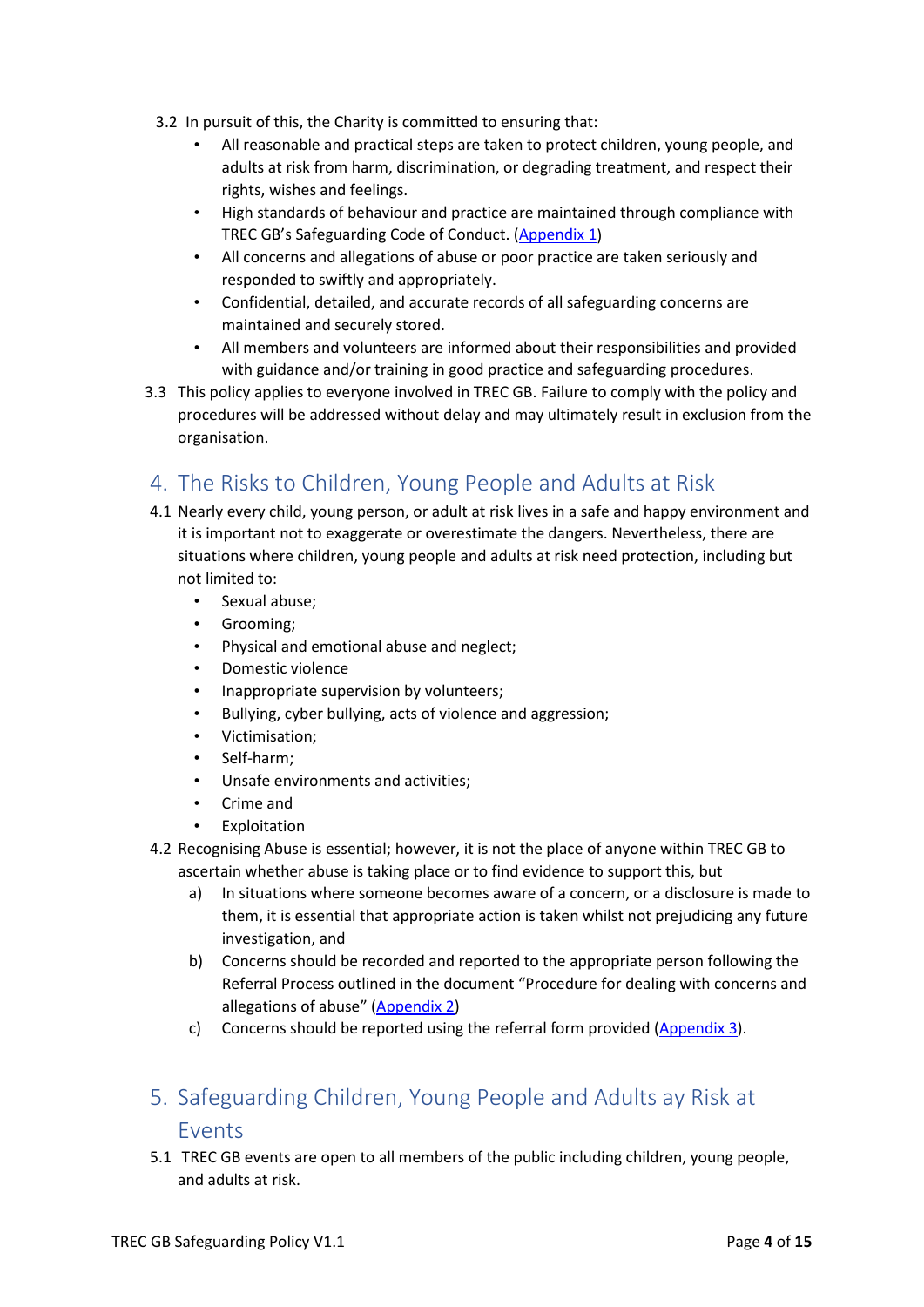a) At events with an orienteering element,

I.children 13 years old or younger on the date of the event, are only permitted to compete in a pair, with a rider 18 years old or older on the day of the event.

II.Children aged 14 years old and above may compete individually or in pairs

- b) The parent/guardian of all riders under 18 must send a Parental Consent form with their entry form and must give consent for the child to take part with the nominated pairs partner if taking part as a pair.
- c) At all events, children under 18 are the overall responsibility of an adult over the age of 18 who not only brings the child but also takes the child home again afterwards.
- 5.2 TREC GB is reliant on members and volunteers for the smooth running of events. Everyone has a role in safeguarding children, young people, and adults at risk and;
	- a) Is responsible for ensuring that they receive the training which they need, proportionate to their responsibilities.
	- b) Is responsible for undertaking their duties in a manner which safeguards and promotes the welfare of children, young people, and adults at risk.
	- c) Must act in a way which protects them against false allegations of abuse as far as possible and in accordance with TREC GB codes of conduct and with this policy.
	- d) Must bring issues of concern regarding the safety and welfare of a child, young person, or adult at risk to the attention of the Designated Safeguarding Officer for the event.
- 5.3 The Charity will take very seriously any allegations of impropriety on the part of any member of the Charity. A Designated Safeguarding Officer or anyone else who becomes aware of anything amiss should get in touch immediately, or at the earliest convenience, with the Designated Safeguarding Lead at TREC GB.
- 5.4 All allegations will be reviewed, and if appropriate, TREC GB will consider banning the member from future events or revoking his or her membership or both, but only in full accordance with the rules and procedures of the Charity.

### <span id="page-4-0"></span>6. Disclosure and Barring (DBS)

- 6.1 Some events may include age restricted activities, therefore adults in attendance will be required to undergo DBS and/or police checks under the Safeguarding Vulnerable Groups Act 2006. The required level of checking (if any) will broadly reflect the degree and frequency of unsupervised access given to other people's children, young persons, or adults at risk.
- 6.2 Where a DBS certificate is required, members and volunteers acting on behalf of TREC GB must hold and/or present a current certificate through the Disclosure and Barring Service, Disclosure Scotland, or Access NI as appropriate. Certificates must be renewed every three years.
- 6.3 The Chef d'Equipe of the GB Squads (both Senior and Young Rider) must be DBS checked (checks should be renewed at least every 3 years).

### <span id="page-4-1"></span>7. Designated Safeguarding Lead and Designated Safeguarding **Officers**

- 7.1 TREC GB will appoint a "Designated Safeguarding Lead" (DSL) who will;
	- a) Gain assurance regarding the quality, content, and frequency of safeguarding training and ensuring that training records of this are kept.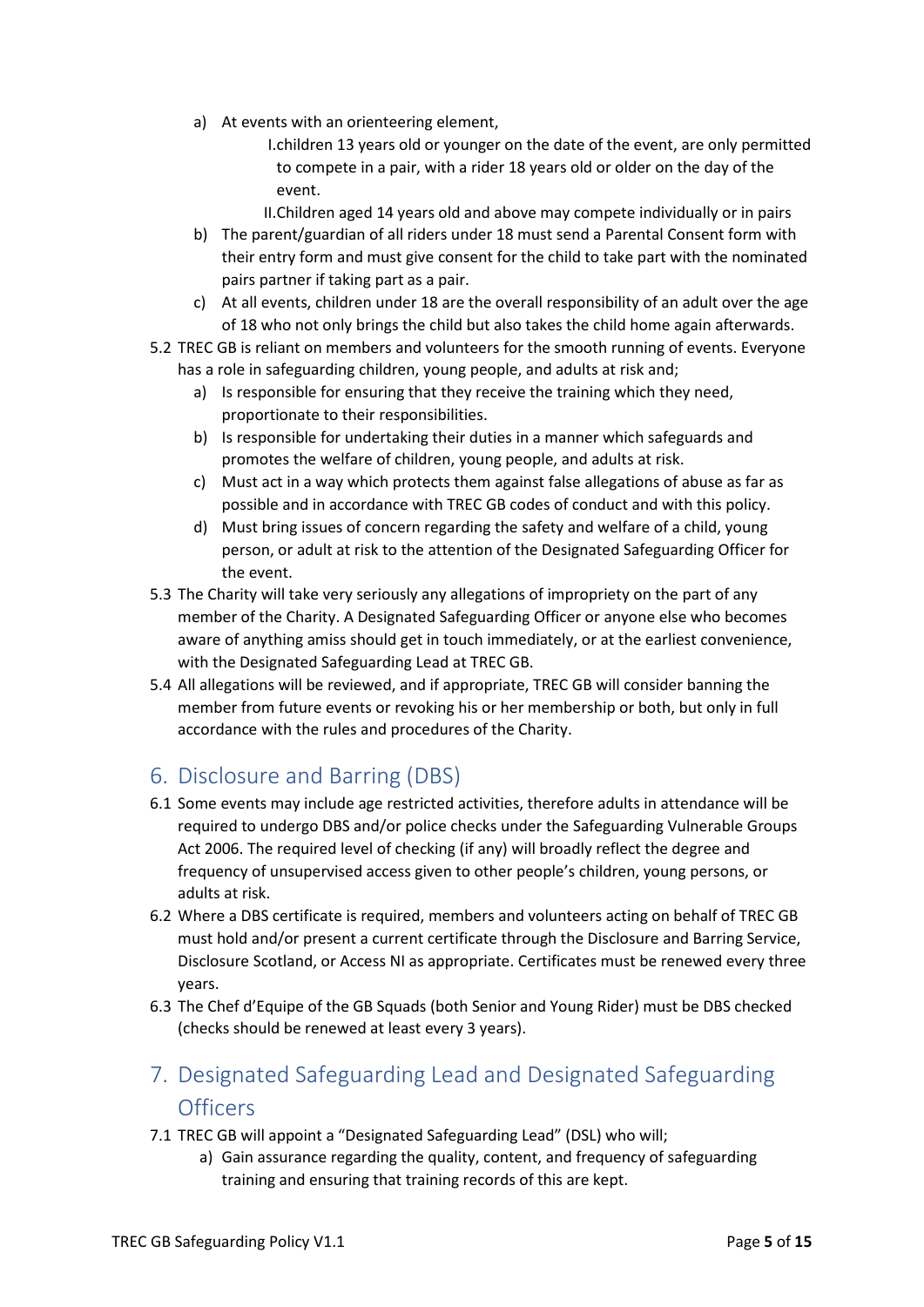- b) Ensure and monitor the nomination of Designated Safeguarding Officers within TREC GB clubs.
- c) Co-ordinate the implementation of this Policy and ensure that TREC GB clubs are aware of the procedures and guidelines and adopt them as appropriate.
- d) To respond to any allegations or disclosures made in line with agreed protocols.
- e) Ensure that members/volunteers are appropriately checked through the Disclosure and Barring Service procedures if required.
- f) Ensuring the maintenance and secure storage of referral records,
- g) Provide information on an ongoing regular basis regarding safeguarding to the Board of Trustees. Safeguarding will appear as a standing agenda item at Board of Trustee meetings.
- 7.2 Every Club affiliated to TREC GB is required to nominate at least one "Designated Safeguarding Officer" (DSO) for dealing with safeguarding children, young people, and adult at risk issues at each event held. The DSO for each affiliated club is responsible for:
	- a) Acting as the initial source of advice and support for other members/volunteers on safeguarding issues.
	- b) Being familiar with the TREC GB and other relevant Government Child Protection procedures and Protection of Vulnerable Adults procedures.
	- c) Acting as the first point of contact with the TREC GB DSL
	- d) Ensuring that the process of complying with this policy is monitored by reporting regularly to the TREC GB DSL.
	- e) Implementing TREC GB's reporting and recording procedures.
	- f) Ensuring appropriate confidentiality is maintained and information is only shared on a need-to-know basis.
	- g) Attending any relevant training for Designated Safeguarding Officers and disseminating up to date information to club members.
- 7.3 The Designated Safeguarding Lead and any nominated Designated Safeguarding Officers must complete Safeguarding Training approved by TREC GB.

### <span id="page-5-0"></span>8. Training

- 8.1 TREC GB will deliver safeguarding training to all Judges, TD's, Traceurs, Organisers and other TREC GB officials as part of on-going training.
- 8.2 Refresher Safeguarding training will be provided every 3 years
- 8.3 TREC GB recommends all members to undertake the designated on-line training module

### 9. Prevention of Bullying

9.1 TREC GB will not tolerate any form of bullying. The Board of Trustees (the Board) will review all incidents of bullying and assess the likely future risk. If appropriate the Board will consider banning a person from future events, but only in full accordance with the rules and procedures of the Charity.

### <span id="page-5-1"></span>10. Photographing Children, Young People and Adults at Risk

10.1 Persons attending TREC GB events should understand that their photograph or videos of them may be taken at those events and TREC GB reserve the right to use photographs and videos taken, for press releases. printed publicity and published on the TREC GB (and affiliated clubs) website and Social Media pages.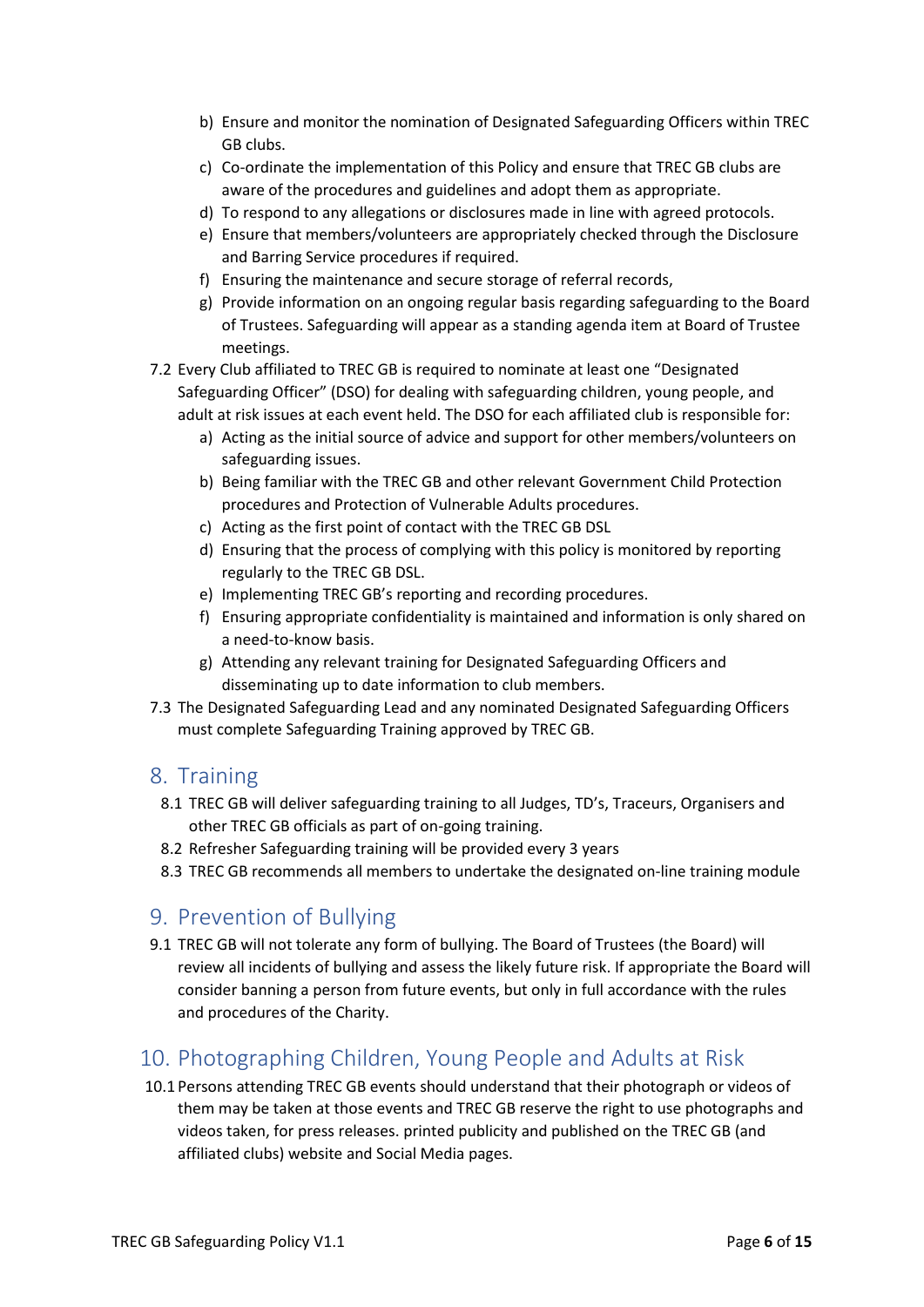- 10.2 TREC GB requires that all persons give consent to the taking of photograph or videos for each event attended.
- 10.3 For any child under the age of 18 Parental Consent for the taking of any photographs or videos of the child is required for each event that they attend.

### <span id="page-6-0"></span>11. Legal Framework and Monitoring

- 11.1 This policy has been drawn up in accordance with all the relevant applicable legislation and guidance available to the Charity in the jurisdictions it operates within the United Kingdom. Chiefly, this policy operates within the:
	- Safeguarding Vulnerable Groups Act 2006
	- Children Act 2004
	- Care Act 2014
	- General Data Protection Regulation
- 11.2 This document will be reviewed every three years or when there are significant changes to legislation and/or statutory guidance.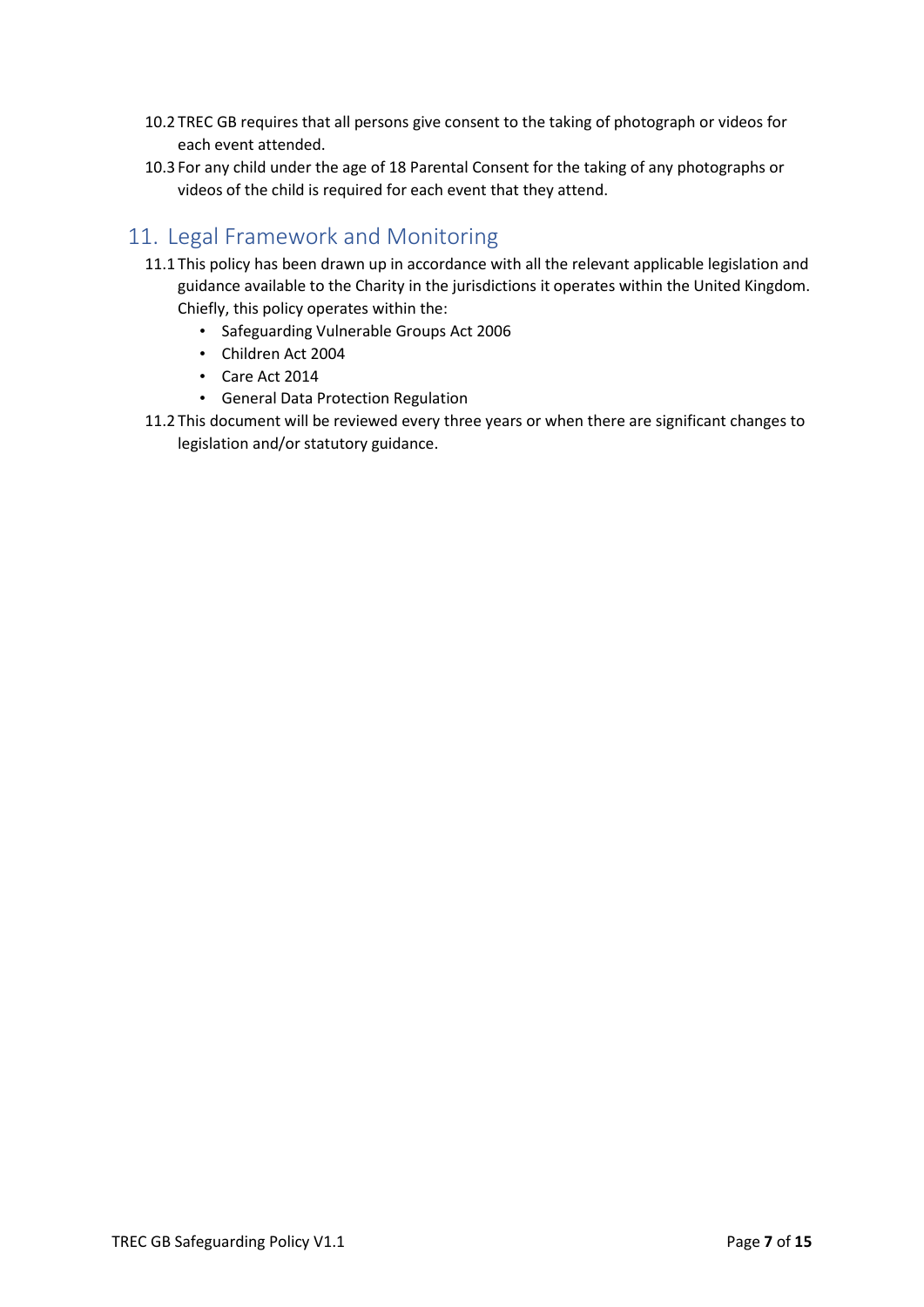



### <span id="page-7-0"></span>Appendix 1 - Safeguarding Code of Conduct

As a member or a volunteer for TREC GB you must;

- Report any concerns about or allegations of abuse or poor practice to the Designated Safeguarding Officer or the TREC GB Designated Safeguarding Lead
- Respect your position of trust and maintain appropriate boundaries and relationships
- As an organiser of an event, ensure that officials, volunteers, and trainers/coaches are never placed out on course alone if out of sight of other people
- Not engage in any behaviour that constitutes any form of abuse
- Respect everyone's trust and rights whilst being honest and open with them
- Not discriminate against anyone, regardless of gender, race, sexual orientation, or ability
- Call for help when necessary and if an injury occurs
- Challenge and address instances of poor, negative, aggressive, or bullying behaviour
- Help make TREC GB a friendly and welcoming organisation

As a member or volunteer, we understand you have the right to:

- Enjoy the time you spend with us and be supported in your role
- Be informed of our safeguarding procedures and what you need to do if something is not right
- Have access to ongoing training and support
- Be listened to
- Be respected and treated fairly
- Feel welcomed, valued, and not judged based on your race, gender, sexuality, or ability
- Be protected from physical or emotional abuse and be supported to resolve conflict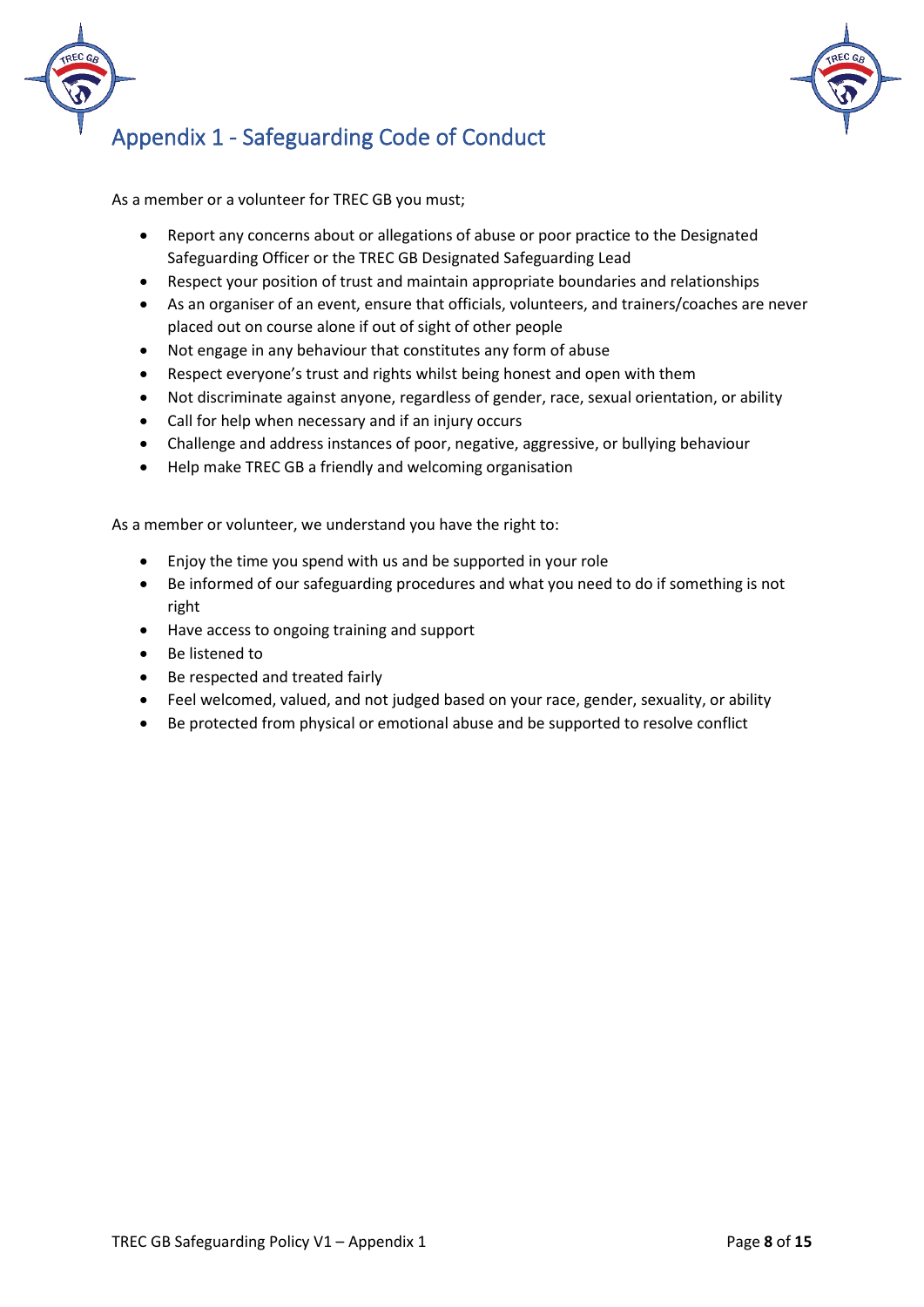



### <span id="page-8-0"></span>Appendix 2 - Procedure for dealing with concerns and allegations of abuse

### <span id="page-8-1"></span>1. Introduction

- 1.1 Safeguarding is everyone's responsibility, and everyone has a duty to action any concerns they have or that are raised to them. **No action is not an option**.
- 1.2 It is essential to deal with any concerns of abuse in a sensitive and appropriate way. These concerns should be taken seriously and must be reported and handled the same day that they are raised or received.
- 1.3 Strict confidentiality must be exercised and maintained at all times with information only passed on to those who need to know.
- 1.4 The TREC GB procedure for dealing with any concerns or allegations of abuse includes four steps.
	- Recognising abuse
	- Responding to the abuse
	- Recording the concern
	- Reporting the concern

Each of the steps is set out in the paragraphs that follow.

### <span id="page-8-3"></span><span id="page-8-2"></span>2. Recognising Abuse

#### 2.1 Definitions

Child abuse is defined as any action that could or does cause significant harm to a child or young person. This includes physical, emotional, sexual harm or neglect. It may also include bullying and discrimination. Abuse can happen to any child or young person regardless of their age, gender, disability, race, religion, or ability.

Adult [at risk] abuse is defined as a single or repeated act or lack of appropriate actions, occurring within any relationship where there is an expectation of trust, which causes harm or distress to a vulnerable person. This includes physical, emotional, or sexual mistreatment, neglect, or lack of care, bullying, financial, discriminatory, modern slavery, or domestic abuse. Abuse can happen to any adult at risk regardless of their age, gender, disability, race, religion, or ability. An adult may become vulnerable at any time and does not always remain vulnerable.

### <span id="page-8-4"></span>2.2 Who is at Risk

#### People at risk include

Children or young people who;

- are a child with learning difficulties
- are a baby suffering from a major illness in the first 6 months of life
- have parents/carers who do not show warmth to the child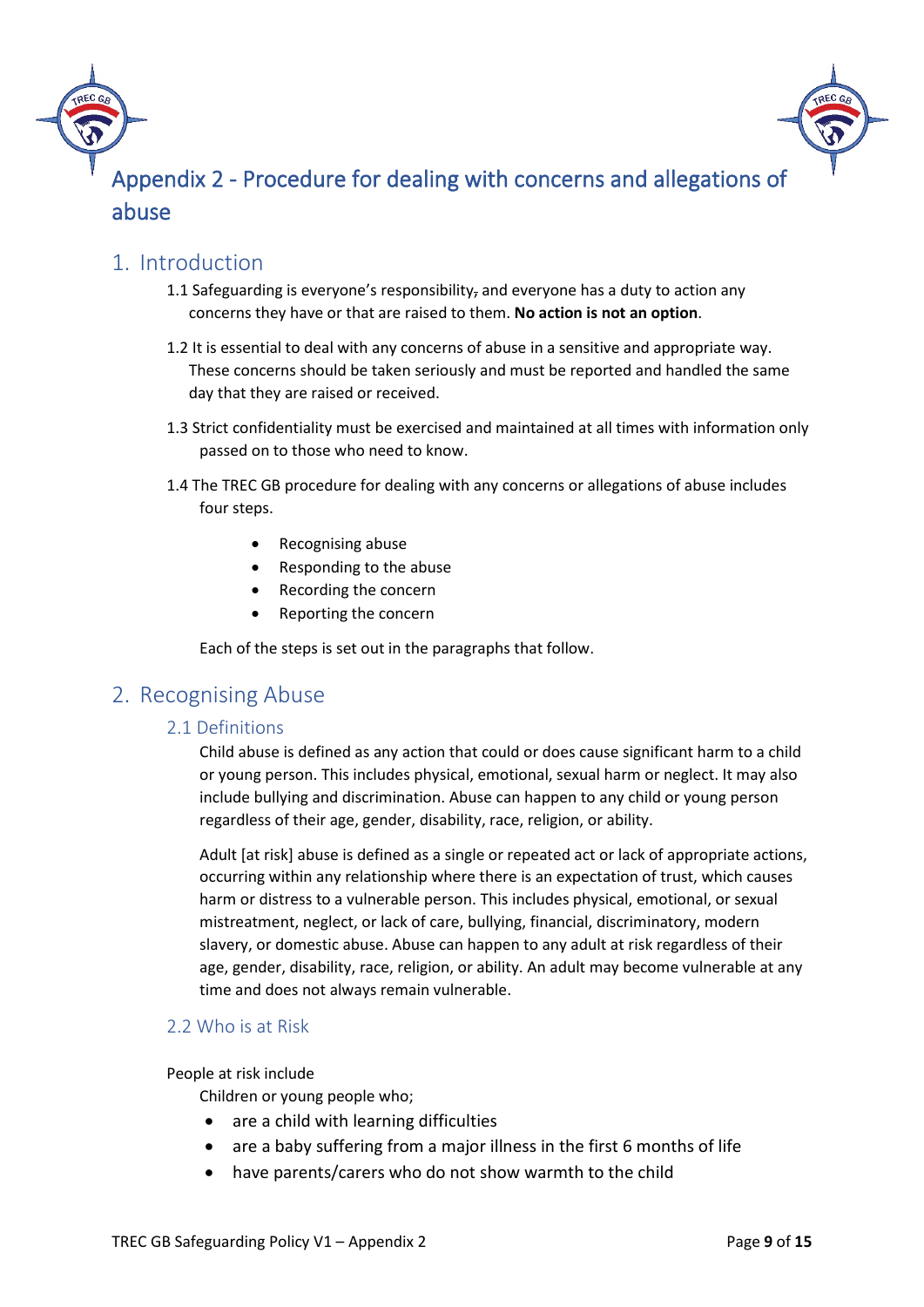- have parents/carers who perceive the child to be difficult have been subjected to previous child abuse
- live in a domestic abuse situation
- have parents /carers who misuse drugs and/or alcohol
- receive excessive criticism from parents/carers
- have parents/carers with unrealistic expectations of their child
- have parents/carers with mental illness

Adults (at risk) who;

- have learning difficulties
- have Mental Health problems, including dementia
- is an older person with support or care needs
- is physically vulnerable or has a chronic illness
- has a physical or sensory disability
- who misuses drugs and/or alcohol

### <span id="page-9-0"></span>2.5 Signs of Abuse

Signs of abuse may include the following

|               | • unexplained bruises, cuts, burns or scalds                  |  |  |  |  |  |
|---------------|---------------------------------------------------------------|--|--|--|--|--|
|               | · losing hair in clumps                                       |  |  |  |  |  |
| Physical      | · delay in reporting injuries                                 |  |  |  |  |  |
|               |                                                               |  |  |  |  |  |
|               | • vague, unlikely, or inappropriate explanations of the above |  |  |  |  |  |
|               | • multiple injuries or a history of injuries in the past      |  |  |  |  |  |
|               | • changes in mood                                             |  |  |  |  |  |
|               | · low self-esteem or self-respect                             |  |  |  |  |  |
| Psychological | • changes in eating or sleeping habits                        |  |  |  |  |  |
| or Emotional  | • withdrawal or self-isolating                                |  |  |  |  |  |
|               | · uncertain, confused or agitated                             |  |  |  |  |  |
|               | • inappropriately or improperly dressed                       |  |  |  |  |  |
|               | • unexplained difficulty in walking                           |  |  |  |  |  |
|               | · unexplained sexual injuries                                 |  |  |  |  |  |
| Sexual Harm   | • unwillingness to be alone with a specific person            |  |  |  |  |  |
|               | · sudden changes in behaviour                                 |  |  |  |  |  |
|               | • ill or weak due to poor diet or lack of fluids              |  |  |  |  |  |
|               | · unexplained weight loss                                     |  |  |  |  |  |
|               | · poor hygiene, unkempt, untidy clothing                      |  |  |  |  |  |
| Neglect       | • inappropriately dressed                                     |  |  |  |  |  |
|               | • pressure sores                                              |  |  |  |  |  |
|               | • poor skin condition                                         |  |  |  |  |  |
|               | • regular infections                                          |  |  |  |  |  |
|               |                                                               |  |  |  |  |  |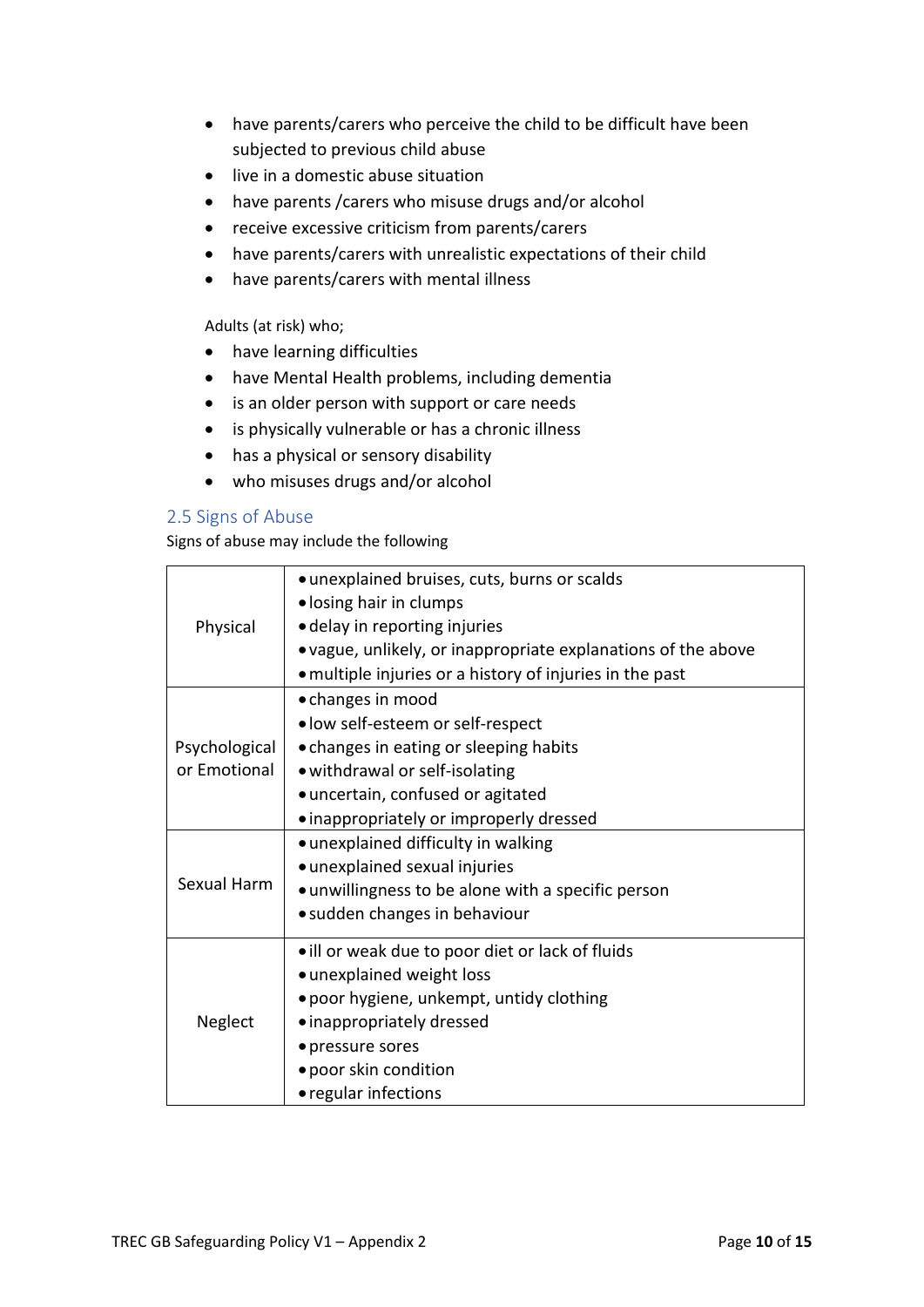|               | • "Losing" money or unable to pay bills                         |
|---------------|-----------------------------------------------------------------|
| Financial     | • large sums being withdrawn                                    |
|               | • disappearance of Valuable or favourite possessions            |
|               | · losing pension or building society books                      |
|               | • stopping activities without sufficient justification          |
| Differential  | • limiting or inconsistent access to healthcare                 |
|               | • no support to challenge discrimination                        |
|               | • reduced self-respect or self-esteem                           |
|               | . poor care standards within the care setting                   |
|               | • lack of response to people's needs particularly when they are |
| Institutional | complex                                                         |
|               | • strict routines                                               |
|               | • not enough staff or staff without knowledge and skills for    |
|               | sufficient care.                                                |

### <span id="page-10-0"></span>2.6 Reasons to suspect abuse

Reasons to suspect abuse may include

- A disclosure made to you by a child or adult at risk.
- An observation that has been made by you or reported to you.
- Signs or suspicions of abuse (see 2.5 above).
- An allegation made against a member or volunteer.
- An allegation made about a parent or someone who is not involved within the sport.
- Allegations regarding poor practice or a Code of Conduct breach.
- A report from the local statutory agency.

### <span id="page-10-1"></span>3. Responding to Abuse

Responding to abuse refers to the actions taken at the time you become aware of a concern or have a disclosure made to you. At that moment, it is important that you act appropriately to ensure you gain as much information and insight as possible whilst not prejudicing any future investigation.

When responding to a concern or allegation of abuse you should

- Stay calm do not show disgust or disbelief.
- Ensure the child, young person or adult at risk is and feels safe, if responding to a disclosure made by a child, young person, or adult at risk.
- Listen carefully.
- Keep an open mind do not speculate, make assumptions, or make judgements.
- Find a quiet place to have the conversation.
- Keep questions to a minimum whilst the person is talking. If questions are needed to find out more information or to clarify points, then these should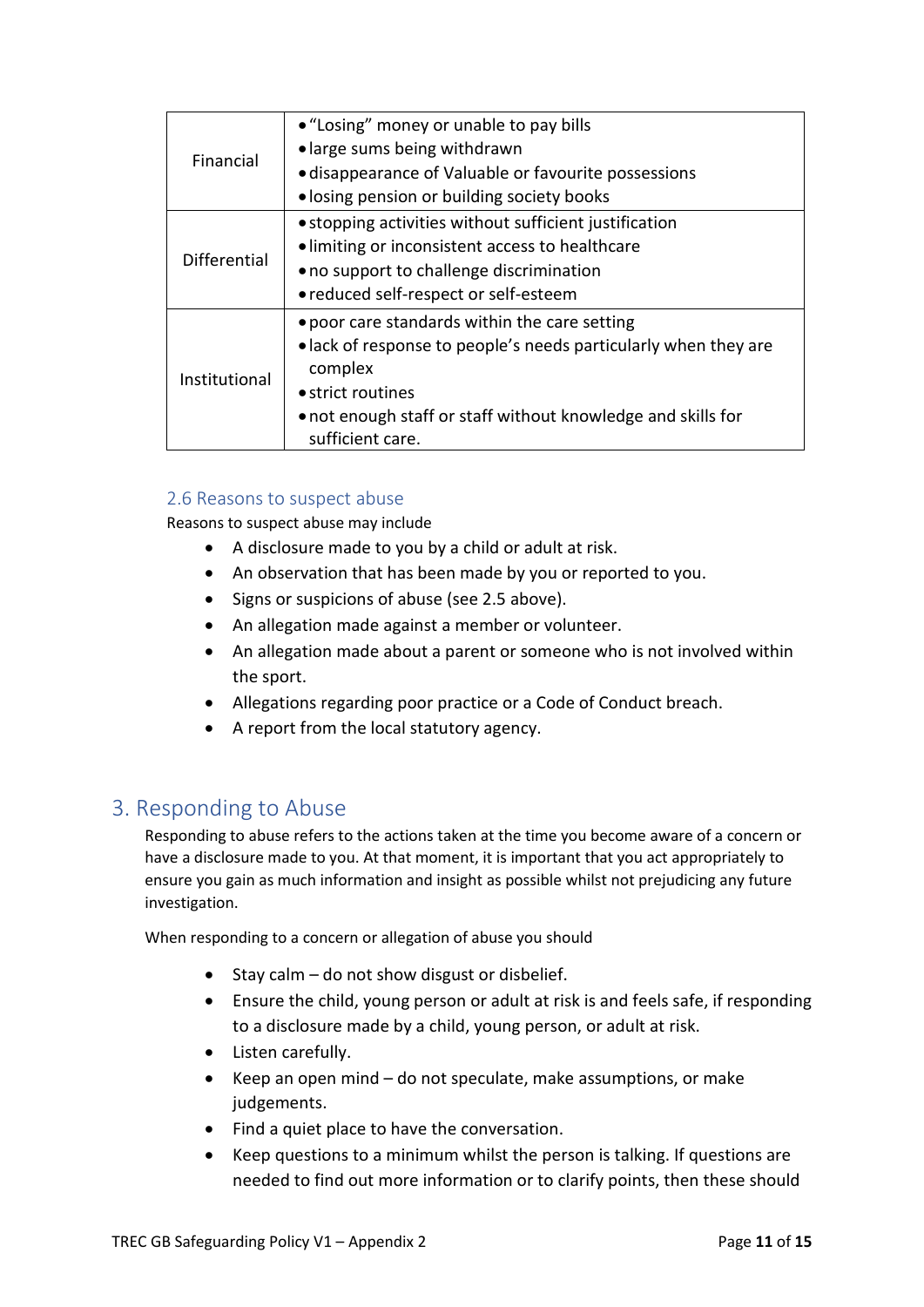be open-ended questions where possible.

- Make a written note of what is said to you and read back to the person what has been written down to ensure a clear and accurate understanding has been recorded. It may be appropriate to make notes
- **Remember**
	- o **Do NOT** show shock, disgust, or disbelief
	- o **Do NOT** press for details
	- o **Do NOT** promise to keep it a secret or that it will not happen again
	- o **Do NOT** contaminate or remove any evidence
	- o **Do NOT** make any contact with the alleged abuser
	- o **Do NOT** give anyone else the information about the statement apart from the event's Designated Safeguarding Officer or the TREC GB Designated Safeguarding Lead or the appropriate authority.

### <span id="page-11-0"></span>4. Recording concerns or allegations of abuse

A detailed record of every concern should be made at the time of it being raised.

- To ensure the information is as helpful as possible should an investigation need to be instigated, the record should be accurate and thorough.
- You must confine yourself to the facts and not include your personal opinion.
- Where concerns are raised from hearsay, this should be explicitly stated in the record.
- All relevant information should be recorded including
	- o your details
	- o the details of the person raising the concern, if you are not reporting your own concerns,
	- o personal details of the victim
	- o personal details of the victim's parent/guardian/carer
	- o the date, time, location and who was present at the incident
	- o details of the incident/concern including any conversations using the victim's own words
	- o details of any witness
	- o details of persons involved (including full name, contact details, address, and role / position),
	- o details of any action taken so far and any evidence you have
	- o details of who the concern has been reported to
- You must write legibly
- You must sign and date the record

### <span id="page-11-1"></span>5. Reporting concerns or allegations of abuse

There are four levels of reporting safeguarding concerns raised within TREC GB. These include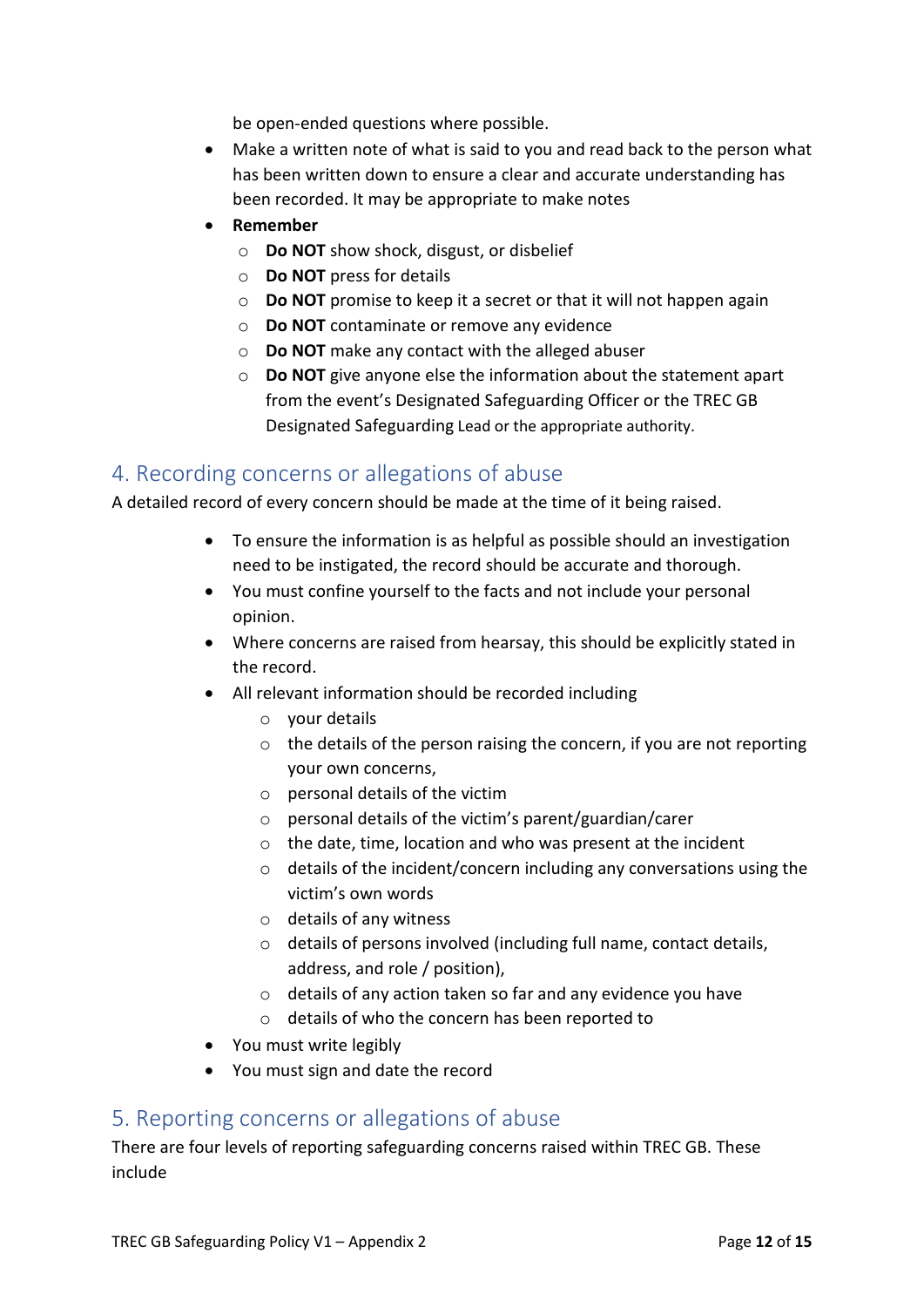- the person initially reporting the concern / allegation,
- the event's Designated Safeguarding Officer,
- the TREC GB Designated Safeguarding Lead and
- referrals made to the Police or Social Care (Statutory Agencies).

<span id="page-12-0"></span>The following sections outline who the different levels should report to and how to do this.

### 5.1 Who to Report to

Concerns that you have or are disclosed to you regarding the safety of a child, young person or adult at risk should be reported directly

- to the event Designated Safeguarding Officer (DSO) immediately or as soon as reasonably practical.
- If the event DSO is not available or the concern involves the event DSO, then the TREC GB Designated Safeguarding Lead (DSL) should be notified immediately or as soon as reasonably practical.
- If the child or adult at risk is in danger, then contact the Police and/or Social Care (Statutory Agencies) as a matter of urgency.
- If medical attention is required, then contact the emergency services immediately.
- If the matter is reported to any of the Statutory Agencies, the event DSO and the TREC GB DSL must also be informed.

### <span id="page-12-1"></span>5.2 When to Report

All safeguarding concerns received by the event Designated Safeguarding Officer must be reported

- On the day that the concern is raised
- to the TREC GB Designated Safeguarding Lead (DSL) immediately or as soon as reasonably practical even if the issue has been resolved.

### <span id="page-12-2"></span>5.3 How to Report

All safeguarding concerns must be reported

- Initially by Telephone if urgent
- <span id="page-12-3"></span>• Using the Referral form set out in [Appendix 3](#page-12-3)
- Password protect the form and email to the TREC GB Designated Safeguarding Lead [\(safeguarding@trecgb.com\)](mailto:safeguarding@trecgb.com)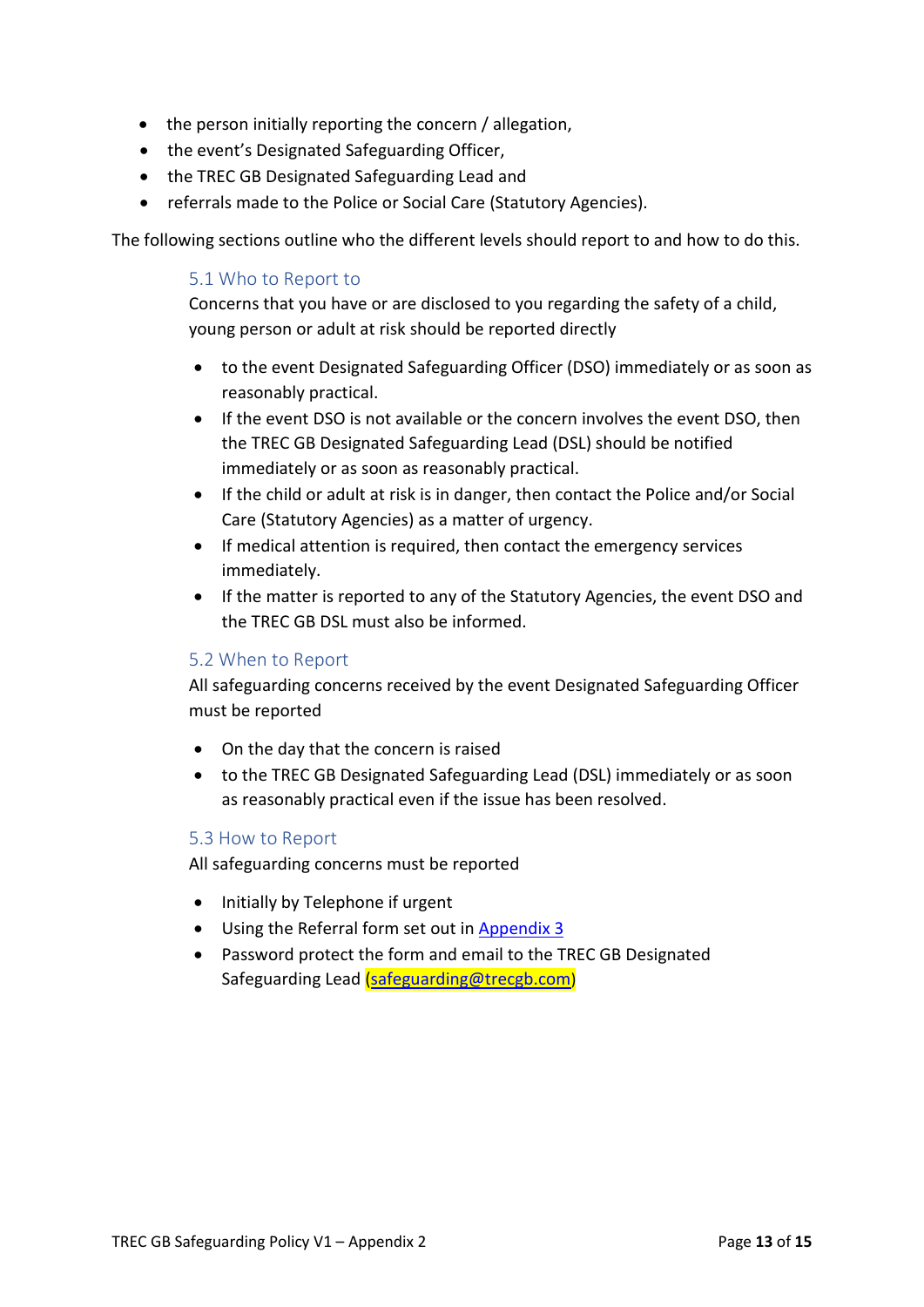



### Appendix 3 - Incident Reporting Form

<span id="page-13-0"></span>

| <b>Your information</b>                                                                                                                            |      |                                                       |                                                  |           |                                                             |  |  |
|----------------------------------------------------------------------------------------------------------------------------------------------------|------|-------------------------------------------------------|--------------------------------------------------|-----------|-------------------------------------------------------------|--|--|
| Name                                                                                                                                               |      |                                                       |                                                  |           |                                                             |  |  |
| Address                                                                                                                                            |      |                                                       |                                                  |           |                                                             |  |  |
| Contact number(s)                                                                                                                                  |      |                                                       |                                                  | Email     |                                                             |  |  |
| Name of TREC<br>Club/Event                                                                                                                         |      |                                                       |                                                  | Your role |                                                             |  |  |
| Designated<br>Safeguarding Officer                                                                                                                 |      |                                                       | Date Reported to<br><b>DSO</b>                   |           |                                                             |  |  |
| Please tick<br>I am responding to concerns raised by someone else -<br>I am reporting my<br>please fill in their details:<br>one:<br>own concerns. |      |                                                       |                                                  |           |                                                             |  |  |
| Name of person raising<br>concern                                                                                                                  |      |                                                       | Role or relationship to<br>the child             |           |                                                             |  |  |
| Contact number(s)                                                                                                                                  |      |                                                       |                                                  | Email     |                                                             |  |  |
| Date and time of incident                                                                                                                          |      |                                                       |                                                  |           | Personal information - child / young person / adult at risk |  |  |
| Name                                                                                                                                               |      |                                                       |                                                  |           | Date of birth                                               |  |  |
| Gender                                                                                                                                             | Male | Female                                                |                                                  |           |                                                             |  |  |
|                                                                                                                                                    |      |                                                       | Non-binary<br>Another description (please state) |           |                                                             |  |  |
| Is there any information about the child/Adult at Risk that would be useful to consider?                                                           |      |                                                       |                                                  |           |                                                             |  |  |
|                                                                                                                                                    |      |                                                       | Contact information - parent / guardian / carer  |           |                                                             |  |  |
| Name(s)                                                                                                                                            |      |                                                       |                                                  |           |                                                             |  |  |
| Address                                                                                                                                            |      |                                                       |                                                  |           |                                                             |  |  |
| Contact number(s)                                                                                                                                  |      |                                                       |                                                  | Email     |                                                             |  |  |
| Have they been<br>notified of this                                                                                                                 | No   | Please explain why this decision has been taken       |                                                  |           |                                                             |  |  |
| incident?                                                                                                                                          | Yes  | Please give details of what was said / actions agreed |                                                  |           |                                                             |  |  |
| Agreed action or advice given                                                                                                                      |      |                                                       |                                                  |           |                                                             |  |  |
| <b>Declaration</b>                                                                                                                                 |      |                                                       |                                                  |           |                                                             |  |  |
| Your signature<br>×                                                                                                                                |      |                                                       |                                                  |           |                                                             |  |  |
| Print name                                                                                                                                         |      |                                                       |                                                  |           |                                                             |  |  |
| Today's date                                                                                                                                       |      |                                                       |                                                  |           |                                                             |  |  |